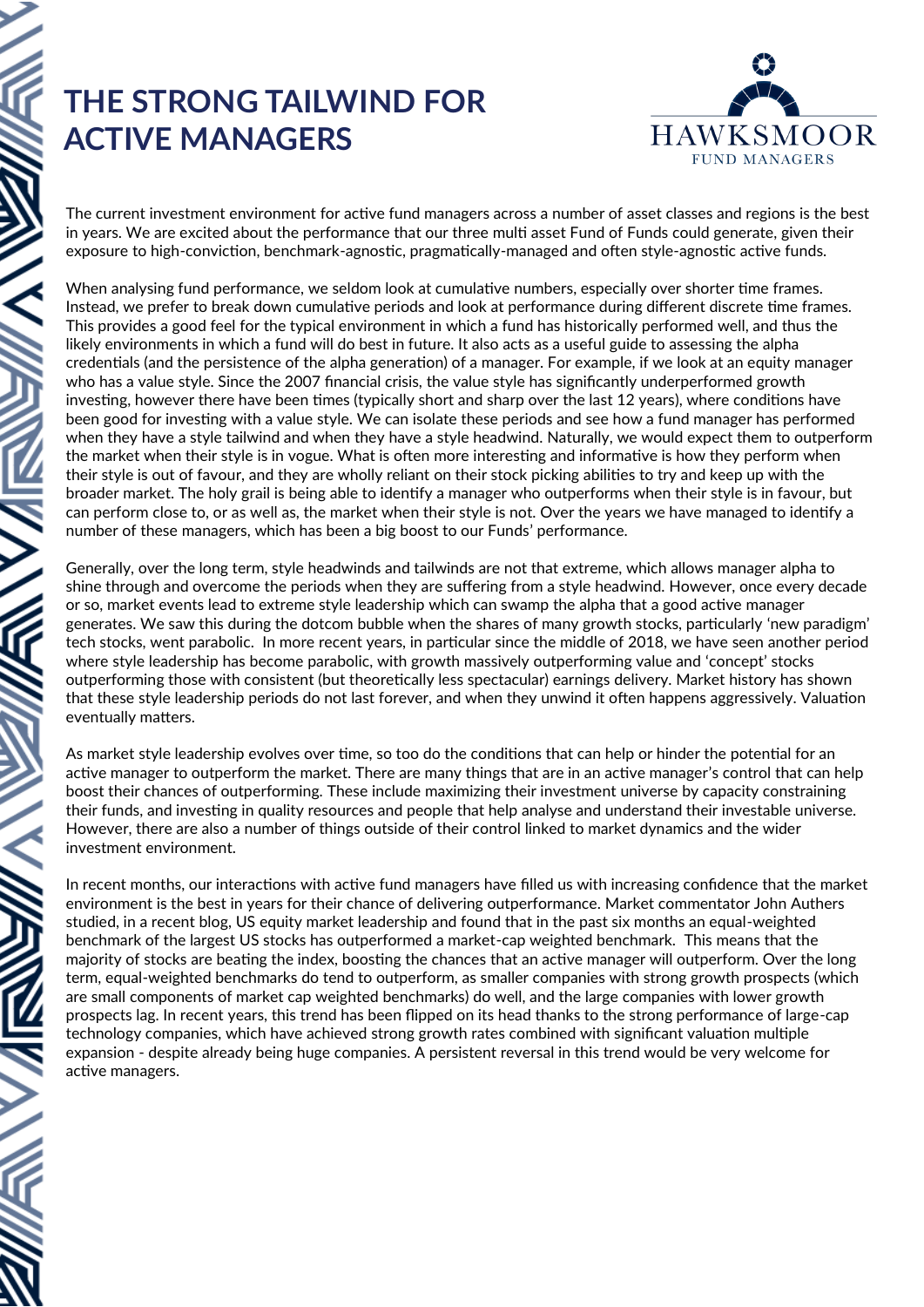Correlation between stocks has also been falling, another good dynamic for active managers. The less correlated stocks are, the higher the chance of achieving differentiated performance. Alongside low stock correlations, active managers also like high dispersion – that is, stock returns varying a lot from each other. Greater dispersion means you are rewarded more handsomely for good investments (and punished more for bad ones!). Price dispersion has been low over the past 5 years, but has been rising meaningfully in recent months, which has boosted active managers' chances of outperforming.

The other aspect of dispersion, and one we are particularly interested in due to our aim of investing in portfolios that offer us a margin of safety, is valuation dispersion. The greater the valuation dispersion in a market, the bigger the opportunity set for managers to build attractively valued portfolios - even if index level valuations are expensive. With valuation dispersion currently elevated, we are finding great opportunities to invest in portfolios that are cheap both in absolute terms and relative to their own history, even though index level valuations are unattractive. One example of this is our investment in River & Mercantile European, an equity fund managed by James Sym. The below chart, sourced from Absolute Strategy Research, shows that in aggregate European equities are not cheap relative to their own history.



## **ASR Sector Neutral CAPE: Eurozone**

However, our research into James Sym's fund has highlighted that both inter-sector dispersion (comparing one sector with another) and intra-sector dispersion (comparing the stocks that make up a sector) are now high relative to history, as shown in the charts below. Stock correlations in Europe have also declined materially and price dispersion has been rising in the region too. He is incredibly excited for his absolute and relative return prospects in this environment.

*Source: Absolute Strategy Research, 18/02/2021.*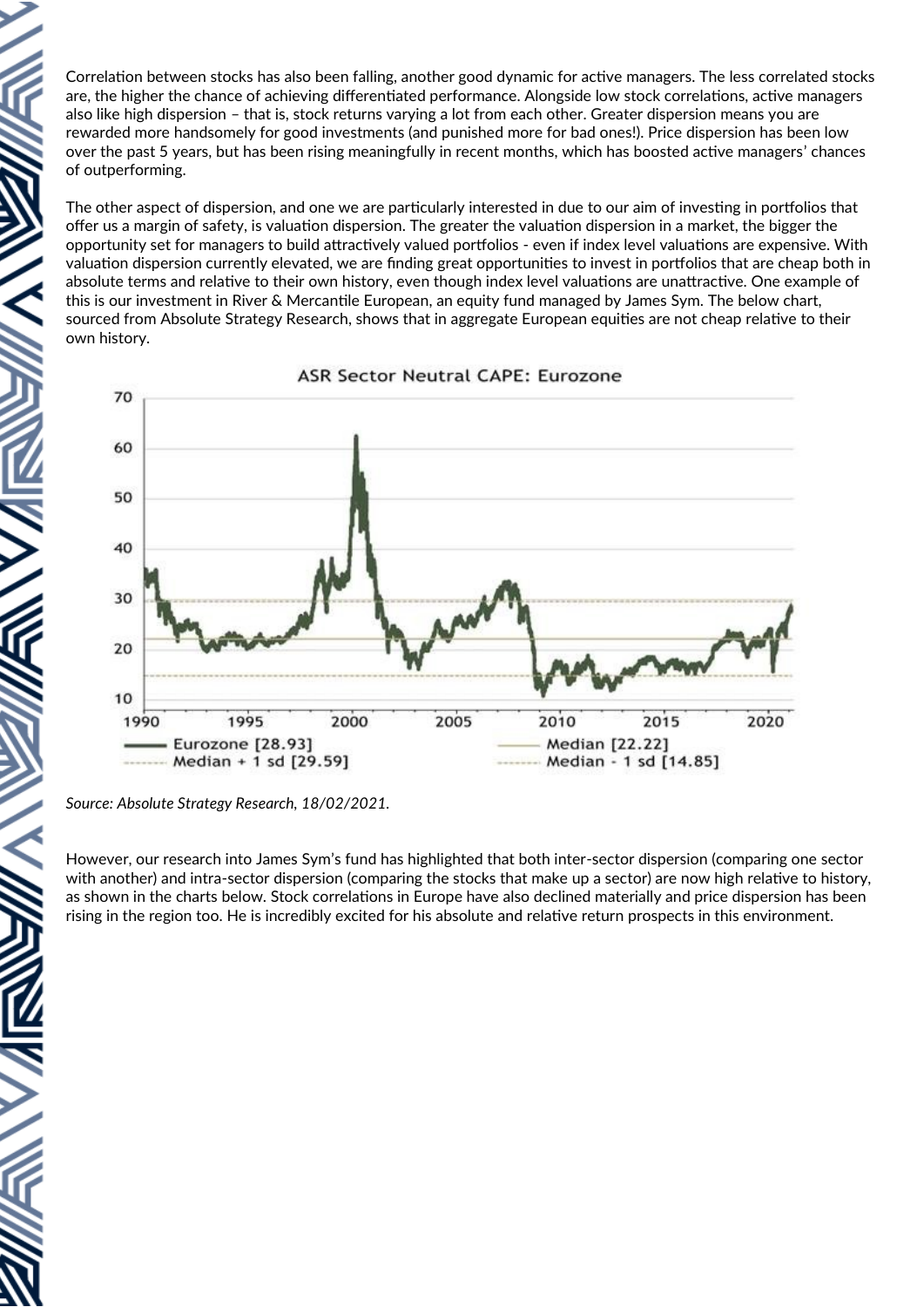



*Source: Kepler Cheuvreux, 12/03/2021.*

We have heard the same story from UK and Asian equity managers, and from credit managers. The foundations for active outperformance are well and truly in place which stands our Funds in good stead.

Returning to performance analysis, using discrete 'scenario' periods is far more useful for our own portfolio construction than looking at cumulative numbers which can be skewed in the short term by extreme market conditions. As you'll be aware, we never want to skew our portfolios to the extent that our absolute returns are dependent on a binary event or macro scenario playing out. We therefore want to hold positions that will perform well at different times and in different market environments, offering a host of differentiated and uncorrelated return drivers. When blended together, offer the potential to, and subsequently, deliver strong absolute returns. The below table shows how the Vanbrugh Fund has performed relative to its sector (IA Mixed Investment 20-60% Shares), UK equities and global bonds during some discrete market periods.